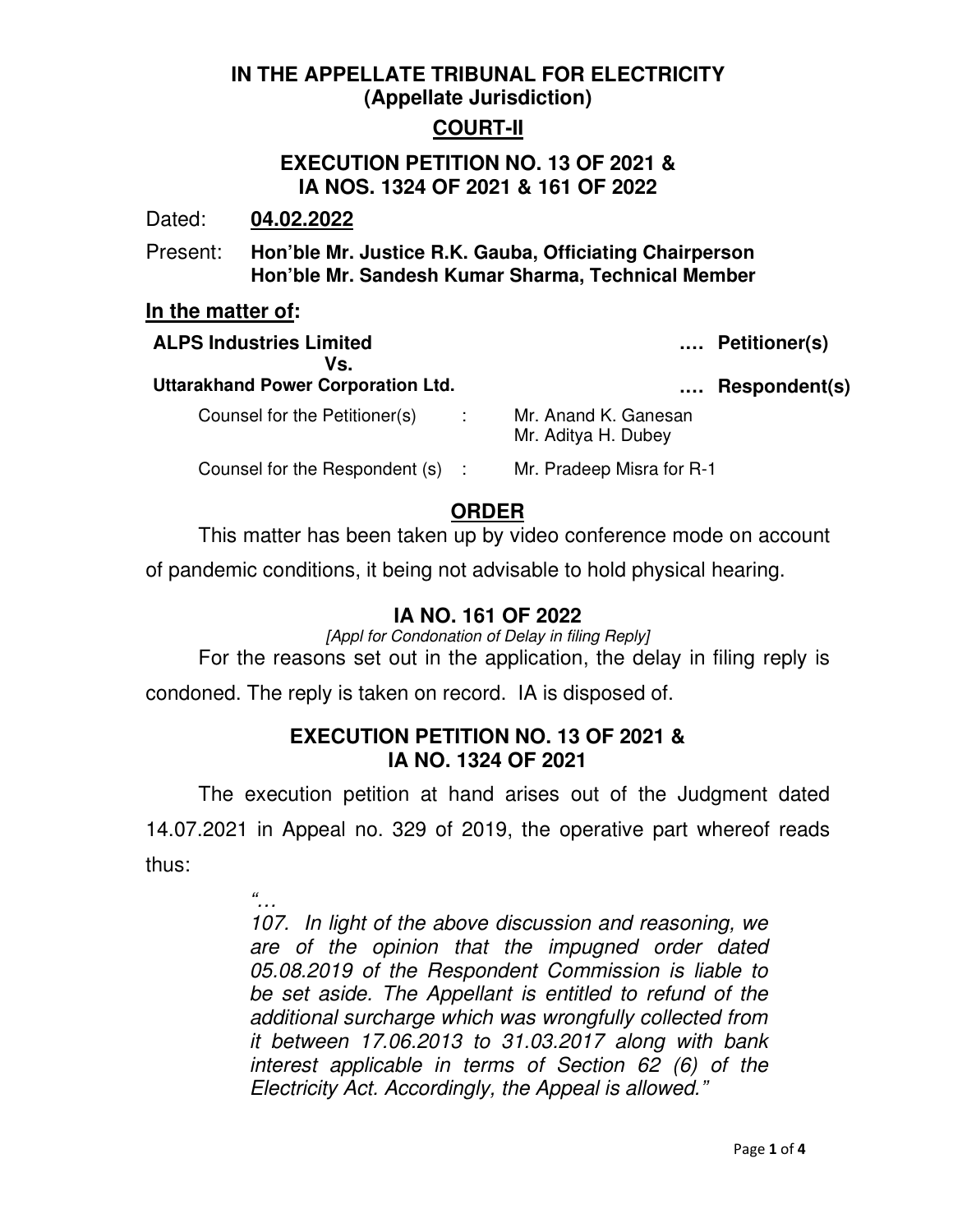As is clear from the above formulation of the relief granted, the rate of bank interest was not spelt out but reference was made to the provision contained in Section 62(6) of the Electricity Act, 2003, which reads thus:

"Section 62. (Determination of tariff): ---

… (6) If any licensee or a generating company recovers a price or charge exceeding the tariff determined under this section, the excess amount shall be recoverable by the person who has paid such price or charge along with interest equivalent to the bank rate without prejudice to any other liability incurred by the licensee."

 The expression used in the above provision is "interest equivalent to the bank rate" it is tried that bank rates fluctuate from time to time, it being regulated by the Reserve Bank of India (RBI) at the Apex and by the public sector banks in such terms. The matter relates to the Power Purchase Agreement (PPA) governed by Uttarakhand Electricity Regulatory Commission ("State Commission", for short). The Regulations framed by the State Commission do not cover the subject of "Bank Rate" within the meaning of Section 62(6). However, it is pointed out that similar provision of levy of interest exists in the shape of Section 47(4) of the Electricity Act which reads thus:

"Section 47. (Power to require security): ----

… (4) The distribution licensee shall pay interest equivalent to the bank rate or more, as may be specified by the concerned State Commission, on the security referred to in sub-section (1) and refund such security on the request of the person who gave such security."

 In the context of the above provision contained in Section 47(4), the State Commission have the occasion to pass general Order dated 27.07.2007 in the case styled as "In the matter of Rate of Interest payable on Security Deposit of consumers". The relevant portion whereof reads thus: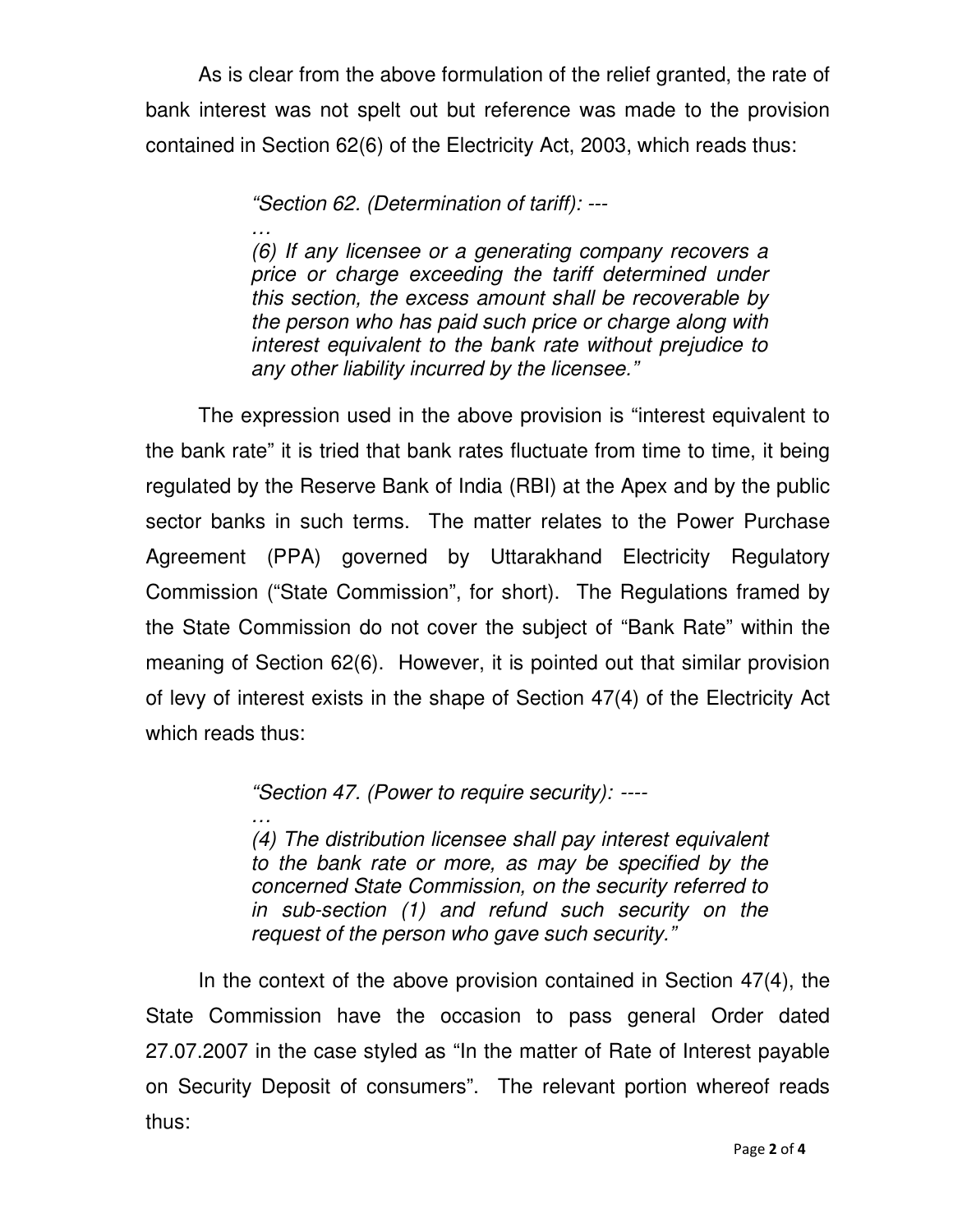"7. In the event of delay in making the adjustment for interest on security deposit by the Licensee, it shall pay interest at  $1\frac{1}{2}$  times the rate specified under clause (1) above and the burden of additional liability for this delay shall not be allowed to be passed through in tariff."

 During the course of compliance with the judgment under execution, a controversy has arisen between the parties wherein the execution petitioner claims payment of interest at the base rate plus 350 base points declared by the State Bank of India (SBI) from time to time, reliance being placed on Regulation 3(5) of Central Electricity Regulatory Commission (Tariff) Regulations, 2014 which reads thus:

> "(5) "Bank Rate*"* means the base rate of interest as specified by the State Bank of India from time to time or any replacement thereof for the time being in effect plus 350 basis points"

 It is pointed out that the Tariff Regulations, 2014 framed by Central Electricity Regulatory Commission ("Central Commission", for short) are in relation to the provision of levy of interest at bank rate under Section 62(6) of the Electricity Act, 2003.

 In our view, the position taken by the respondent with reference to the State Commissions general Order under Section 47(4) of the Electricity Act, 2003 is incorrect and inappropriate in as much as the interest referred to therein pertains to the delay in refund of security deposits by the distribution licensees. In the matter at hand, the claim of the execution petitioner relates to an amount of additional surcharge recovered in excess for the period 17.06.2013 to 31.03.2017. In these circumstances, in absence of any regulations framed b the State Commission on the subject, the CERC Tariff Regulations, 2014 will have to be applied.

We order accordingly.